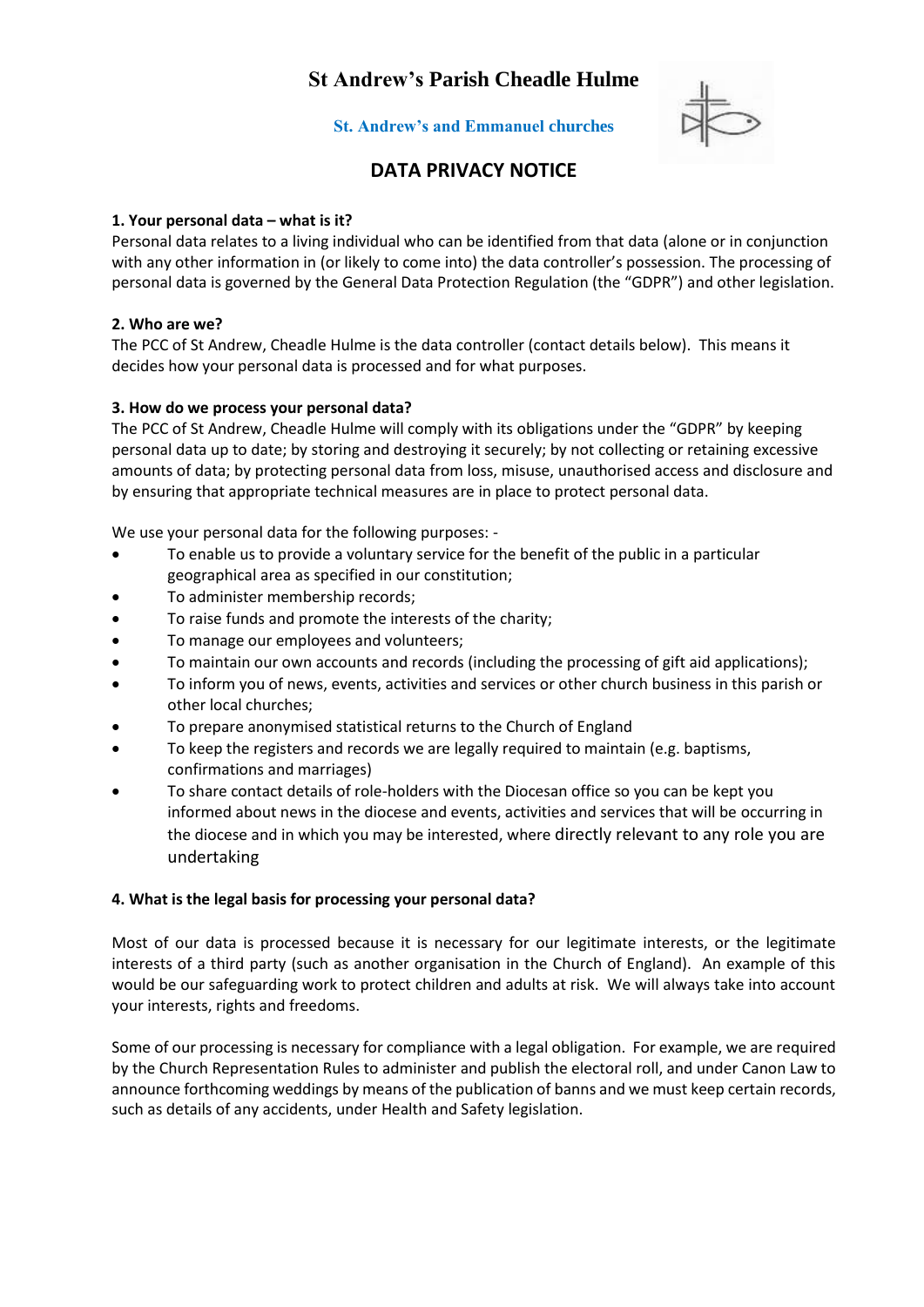We may also process data if it is necessary for the performance of a contract with you, or to take steps to enter into a contract. An example of this would be processing your data in connection with the hire of church facilities.

Not–for-profit religious organisations are also permitted to process information in the course of their legitimate activities to administer membership or contact details.

Where your information is used other than in accordance with one of these legal bases, we will first obtain your consent to that use.

### **5. Sharing your personal data**

Your personal data will be treated as strictly confidential and will only be shared with other members of the church or parish in order to carry out a service to other church members or for purposes connected with the church. We will only share your data with third parties where it is necessary for the performance of our tasks or with your consent.

### **6. How long do we keep your personal data<sup>1</sup>?**

We keep data in accordance with the guidance set out in the guide "Keep or Bin: Care of Your Parish Records" which is available from the Church of England website [see footnote for link]. Specifically, we retain electoral roll data for 6 years since the last complete review and then selectively archive these (or a sample of them); gift aid declarations and associated paperwork for as long as they are valid, plus 6 years; and parish registers - baptisms, marriages, funerals - permanently (archived periodically).

### **7. Your rights and your personal data**

1

As well as having a right to be informed via this Privacy Notice, you have the following rights with respect to your personal data (unless subject to an exemption under the GDPR): -

- The right to request a copy of your personal data which the PCC of St Andrew, Cheadle Hulme holds about you;
- The right to request that the PCC of St Andrew, Cheadle Hulme corrects any personal data if it is found to be inaccurate or out of date;
- The right to request your personal data is erased where it is no longer necessary for the PCC of St Andrew, Cheadle Hulme to retain such data;
- The right to withdraw your consent to the processing of your personal data at any time;
- The right, where there is a dispute in relation to the accuracy or processing of your personal data, to request a restriction is placed on further processing;
- The right (in certain circumstances) to object to the processing of personal data;
- The right to lodge a complaint with the Information Commissioners Office.

There following additional rights are very unlikely to apply in the context of a church:

- The right to data portability (relevant to financial institutions)
- The right not to be subject to automated decision making / profiling.

<sup>&</sup>lt;sup>1</sup> Details about retention periods can currently be found in the Record Management Guides located on the Church of England website at: - [https://www.churchofengland.org/about-](https://www.churchofengland.org/about-us/structure/churchcommissioners/administration/librariesandarchives/recordsmanagementguides.aspx)

[us/structure/churchcommissioners/administration/librariesandarchives/recordsmanagementguides.aspx](https://www.churchofengland.org/about-us/structure/churchcommissioners/administration/librariesandarchives/recordsmanagementguides.aspx)